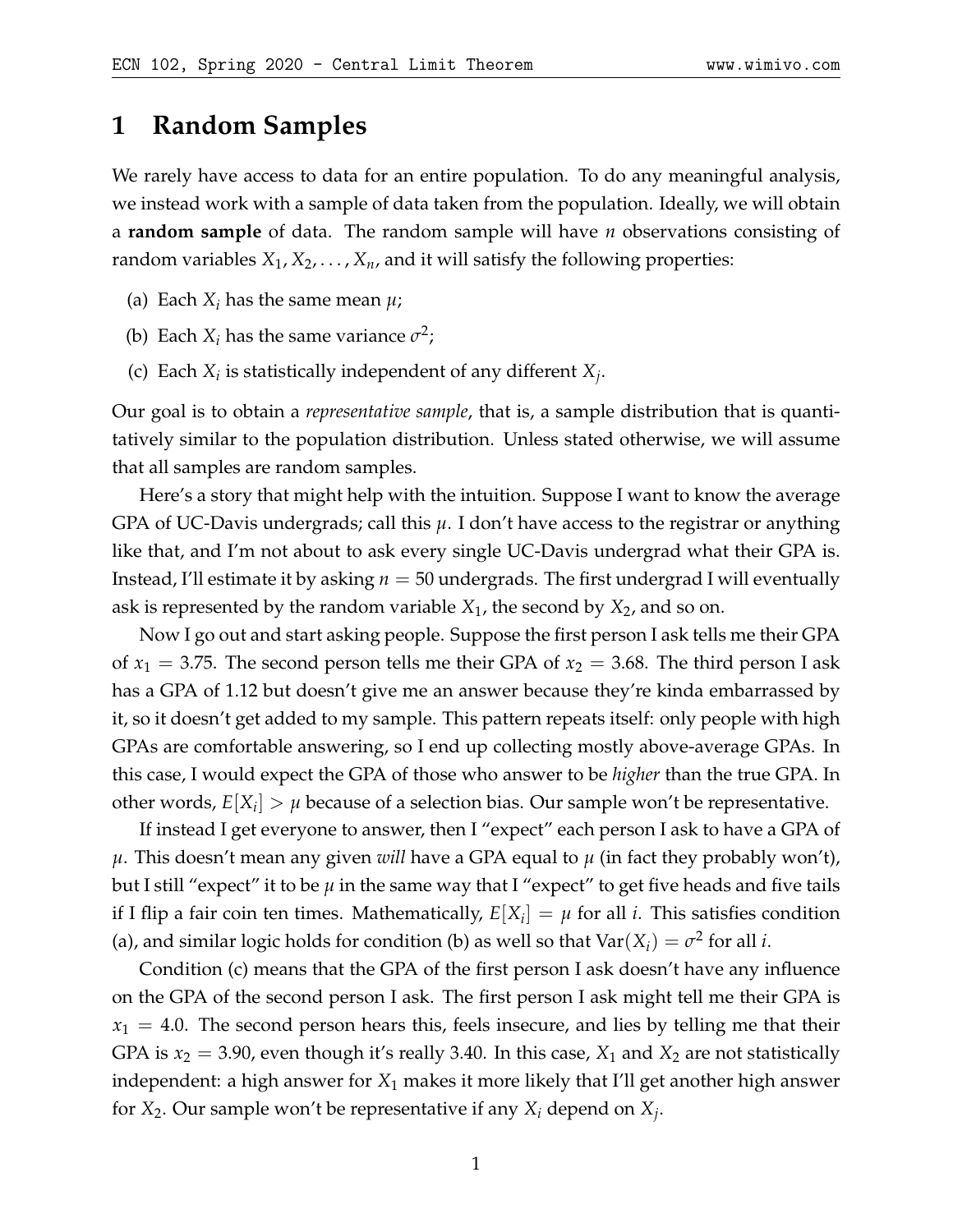## **2 Sample Mean**

### **2.1 Definition and Intuition**

For random variables  $X_1, \ldots, X_n$  of a random sample, the **sample mean**, *X*, is defined as

$$
\overline{X} \equiv \frac{X_1 + \ldots + X_n}{n}.
$$
 (1)

We use  $\overline{X}$  as the estimate of  $\mu$ . But because it's just an estimate, it's pretty much guaranteed to not be exactly right.

It is of critical importance to recognize that the number we calculate for  $\bar{x}$  depends on our random sample: a sum of random variables is itself a random variable, so *X* will have an expected value and a variance. In other words, if I go out and ask 50 random people what their GPA is, and you go out and ask 50 random people what their GPA is, chances are we're each going to ask a different group of 50 people and therefore we'll each calculate a different  $\bar{x}$ . That's why *X* is a random variable with an expected value and a variance: it's totally possible (unlikely, but possible) that I get unlucky and randomly sample a group of 50 weird people and get a bunch of weird answers that aren't representative of the population, and I (unknowingly) get a lousy estimate because of that. We have to account for the possibility that our sample is a bad one — even though we have a sample and an estimate of  $\mu$ , there remains some *uncertainty* about what  $\mu$  actually is.

#### **2.2 Expected Value and Variance**

To analyze the uncertainty about the sample mean, we need to know the expected value and variance of *X*. We want to know whether our estimate is correct, on average; and we want to know just how far off our estimate is likely to be.

The expected value operator is a *linear operator*, which means it satisfies the two following properties:

- (a)  $E[X + Y] = E[X] + E[Y]$  for any random variables *X* and *Y*;
- (b) *E*[*aX*] = *aE*[*X*] for any random variable *X* and any real number *a*.

Using the definition of the sample mean  $\overline{X}$ , we can write

$$
E[\overline{X}] = E\left[\frac{X_1 + X_2 + \ldots + X_n}{n}\right].
$$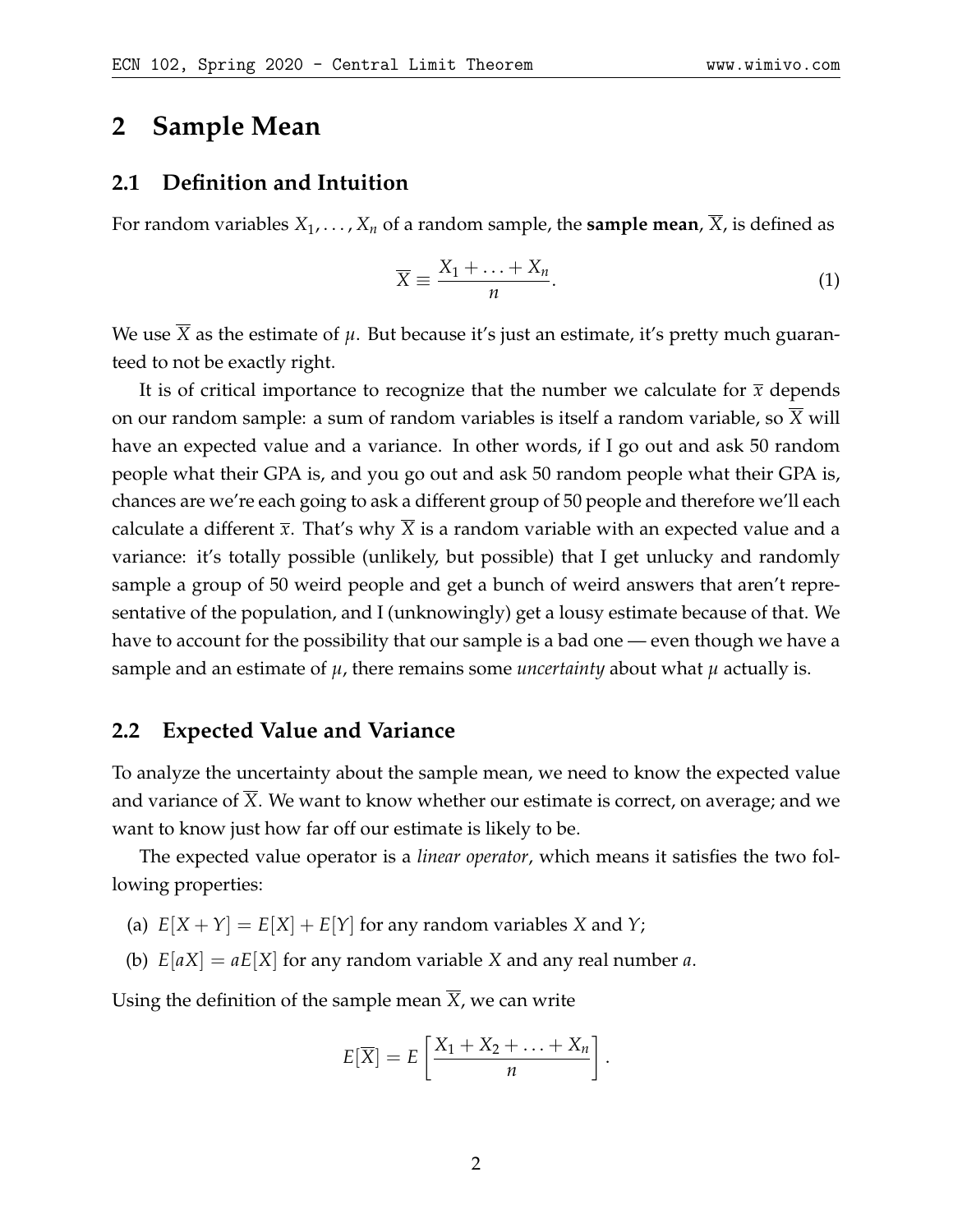Property (a) says we can write the expectation of a sum as the sum of expectations, so

$$
E[\overline{X}] = E\left[\frac{X_1 + X_2 + \dots + X_n}{n}\right]
$$

$$
= E\left[\frac{X_1}{n}\right] + E\left[\frac{X_2}{n}\right] + \dots + E\left[\frac{X_n}{n}\right]
$$

Property (b) says that we can take the scalar 1/*n* out of each expectation so that

$$
E[\overline{X}] = \frac{1}{n}E[X_1] + \frac{1}{n}E[X_2] + \ldots + \frac{1}{n}E[X_n].
$$

We have a common factor of  $1/n$  in each term, so we can factor it out and write

$$
E[\overline{X}] = \frac{1}{n} \bigg( E[X_1] + E[X_2] + \ldots + E[X_n] \bigg).
$$

By the assumptions of a random sample,  $E[X_i] = \mu$  for all  $X_i$ . This substitution gives

$$
E[\overline{X}] = \frac{1}{n} \underbrace{\left(\mu + \mu + \ldots + \mu\right)}_{n \text{ times}}
$$

$$
= \frac{1}{n} (n\mu).
$$

Cancel out an *n* in the numerator and denominator and we are left with the result:

$$
E[\overline{X}] = \mu. \tag{2}
$$

.

In words, the sample mean will be the true mean *on average*. In general, an estimator is said to be **unbiased** when its expected value equals the true parameter. Again, this doesn't mean it *will* equal *µ* (in fact it probably won't), but we still "expect" it to be *µ* in the same way that we "expect" to five heads and five tails if we flip a fair coin ten times.

Let's do the same thing for variance. Variance is not a linear operator, but as long as all *X<sup>i</sup>* are independent from each other (which we are assuming as part of the random sample assumptions), then it will be similar. Specifically,

- (i)  $Var(X + Y) = Var(X) + Var(Y)$  for independent random variables *X* and *Y*;
- (ii)  $\text{Var}(aX) = a^2 \text{Var}(X)$  for any random variable *X* and any real number *a*.

Now let's do the whole rigmarole for variance.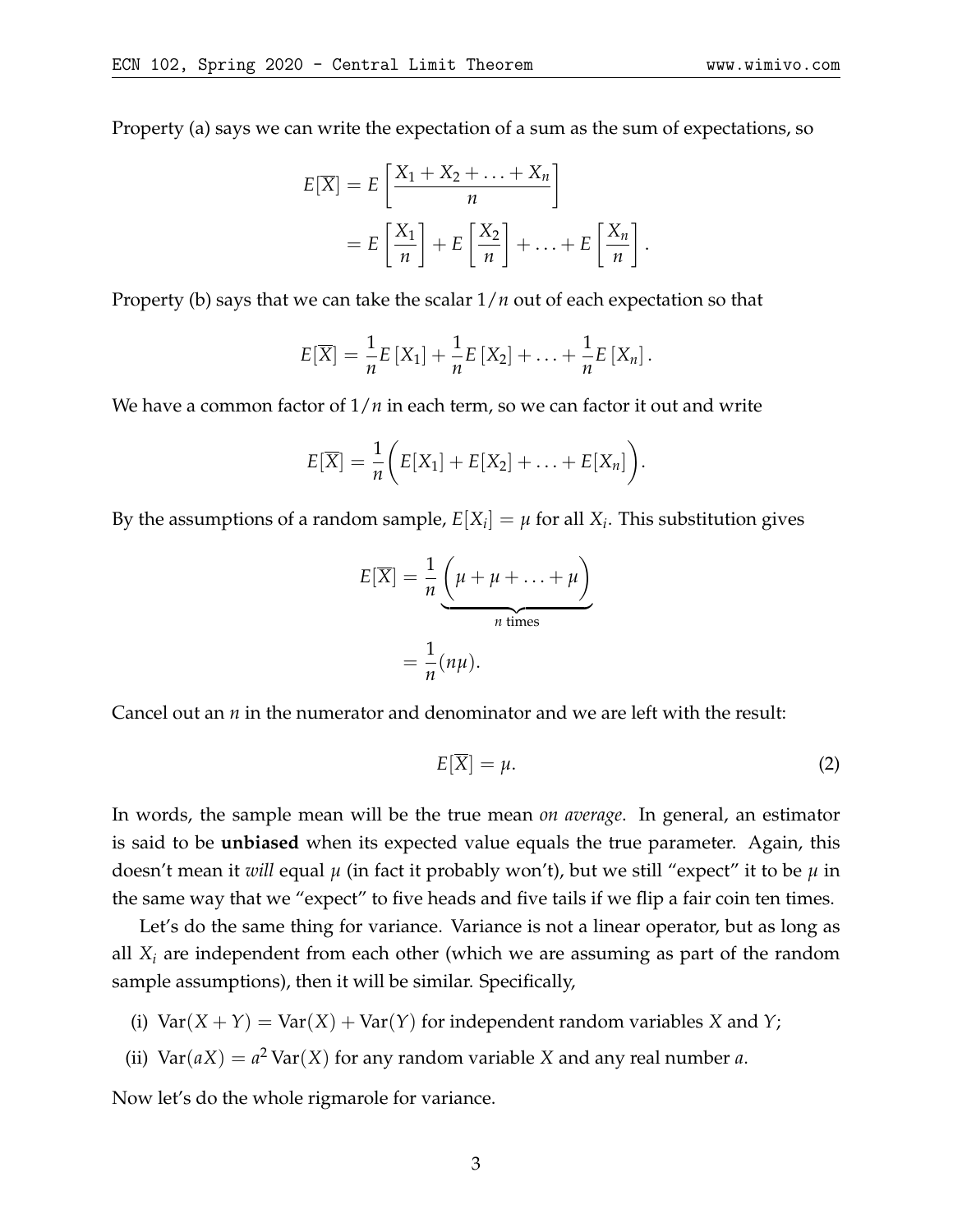Using the definition of the sample mean  $\overline{X}$ , we can write

$$
\operatorname{Var}(\overline{X}) = \operatorname{Var}\left(\frac{X_1 + X_2 + \ldots + X_n}{n}\right).
$$

Property (i) says that we can write the variance of an independent sum as the sum of variances, which yields

$$
\operatorname{Var}(\overline{X}) = \operatorname{Var}\left(\frac{X_1 + X_2 + \dots + X_n}{n}\right)
$$
  
= 
$$
\operatorname{Var}\left(\frac{X_1}{n}\right) + \operatorname{Var}\left(\frac{X_2}{n}\right) + \dots + \operatorname{Var}\left(\frac{X_n}{n}\right).
$$

Property (ii) says that we can take the scalar 1/*n* out of each variance *and square it* so that

$$
\text{Var}(\overline{X}) = \frac{1}{n^2} \text{Var}(X_1) + \frac{1}{n^2} \text{Var}(X_2) + \ldots + \frac{1}{n^2} \text{Var}(X_n).
$$

We have a common factor of  $1/n^2$  in each term, so we can factor it out and write

$$
Var(\overline{X}) = \frac{1}{n^2} \bigg[ Var(X_1) + Var(X_2) + \ldots + Var(X_n) \bigg].
$$

By the assumptions of a random sample, Var $(X_i) = \sigma^2$  for all  $X_i$ . This substitution gives

$$
Var(\overline{X}) = \frac{1}{n^2} \underbrace{\left[\sigma^2 + \sigma^2 + \dots + \sigma^2\right]}_{n \text{ times}}
$$

$$
= \frac{1}{n^2} \left[n\sigma^2\right].
$$

Cancel out an *n* in the numerator and denominator and we are left with the result:

$$
Var(\overline{X}) = \frac{\sigma^2}{n}.
$$
 (3)

In practice we will more often be using the standard deviation of  $\overline{X}$ , sometimes called the **standard error of the sample mean,** denoted  $se(\overline{X})$  and given by

$$
se(\overline{X}) \equiv \frac{\sigma}{\sqrt{n}}.\tag{4}
$$

It is helpful to think of the standard error as being the uncertainty of our estimate  $\overline{X}$ . I rec-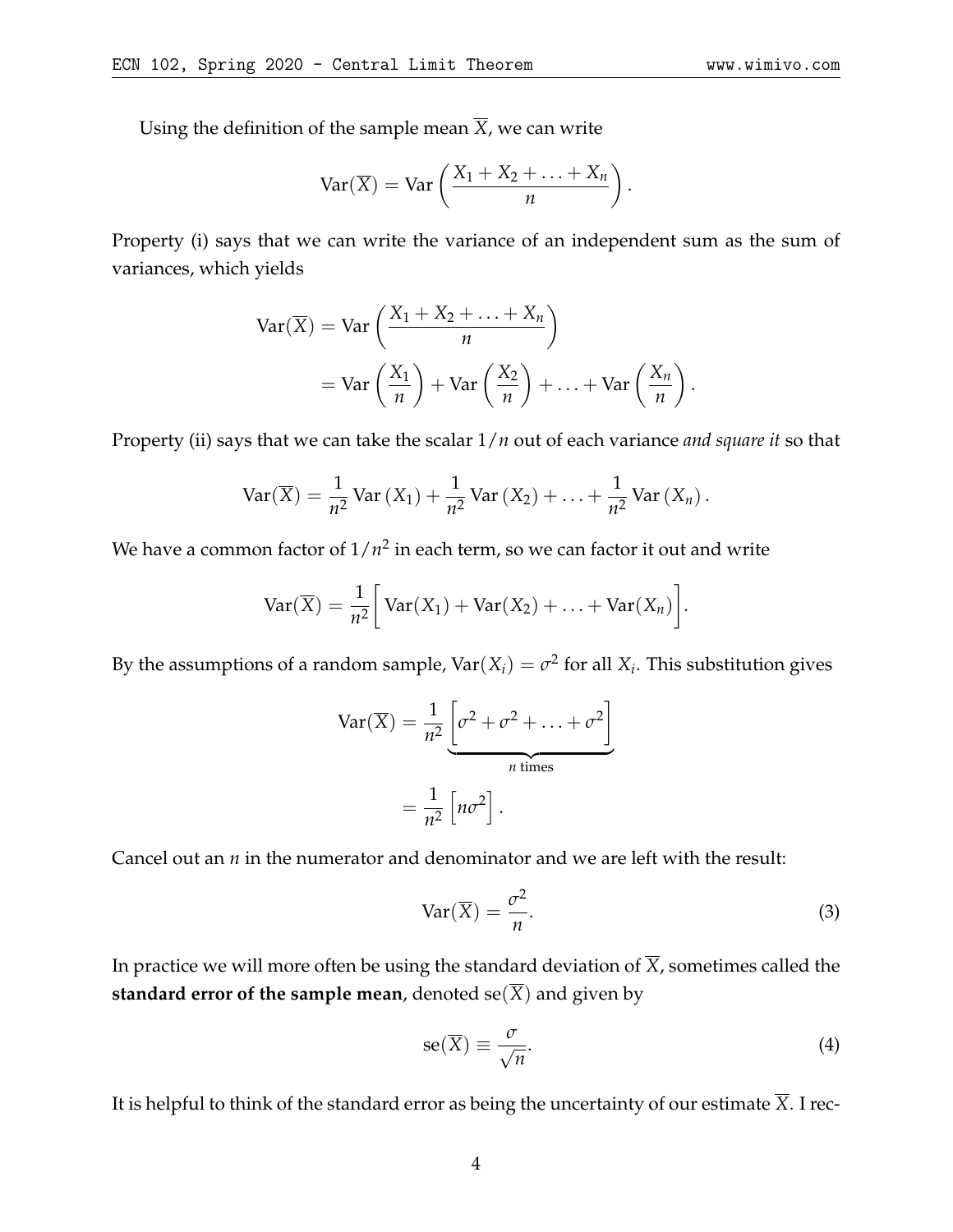ommend becoming comfortable with the term *standard error* because it will be appearing frequently once we get into regression analysis.

Notice that as *n* gets bigger and bigger, the standard error (and variance) becomes smaller and smaller. In fact, as  $n \to \infty$ , the standard error goes to zero. This is the **law of large numbers** at work: as we get more and more data, our estimate is probably getting closer and closer to *µ*, a property called **consistency**. As we ask more and more people for their GPA, our estimate becomes better. This is illustrated in the next section.

# **3 Central Limit Theorem**

### **3.1 Intuition**

It's good that we know the expected value and variance of  $\overline{X}$ . We can go further.

When you collect a big enough random sample (say, *n* > 30) and calculate its sample mean, most of the time it's going to be pretty close to  $\mu$ . But every now and then, you'll collect a weird sample and your sample mean will be pretty far off.

Suppose a bunch of us go out and randomly ask 50 people what their GPA is, and we each come back with our own *X*. The true mean is  $\mu = 3.25$ , and most of us get an estimate that's pretty close to that. One or two of us, just by chance, ended up asking a group of weird people and obtained estimates as far away as 2.6 or 3.8. But still, most of our estimates are fairly close to *µ*. If we were to plot a histogram of our estimates, it would look something like the histogram below.



FIGURE 1: Most estimates are fairly close to  $\mu = 3.25$ , but a small number are pretty far away. It almost kinda looks like a normal distribution; hold that thought.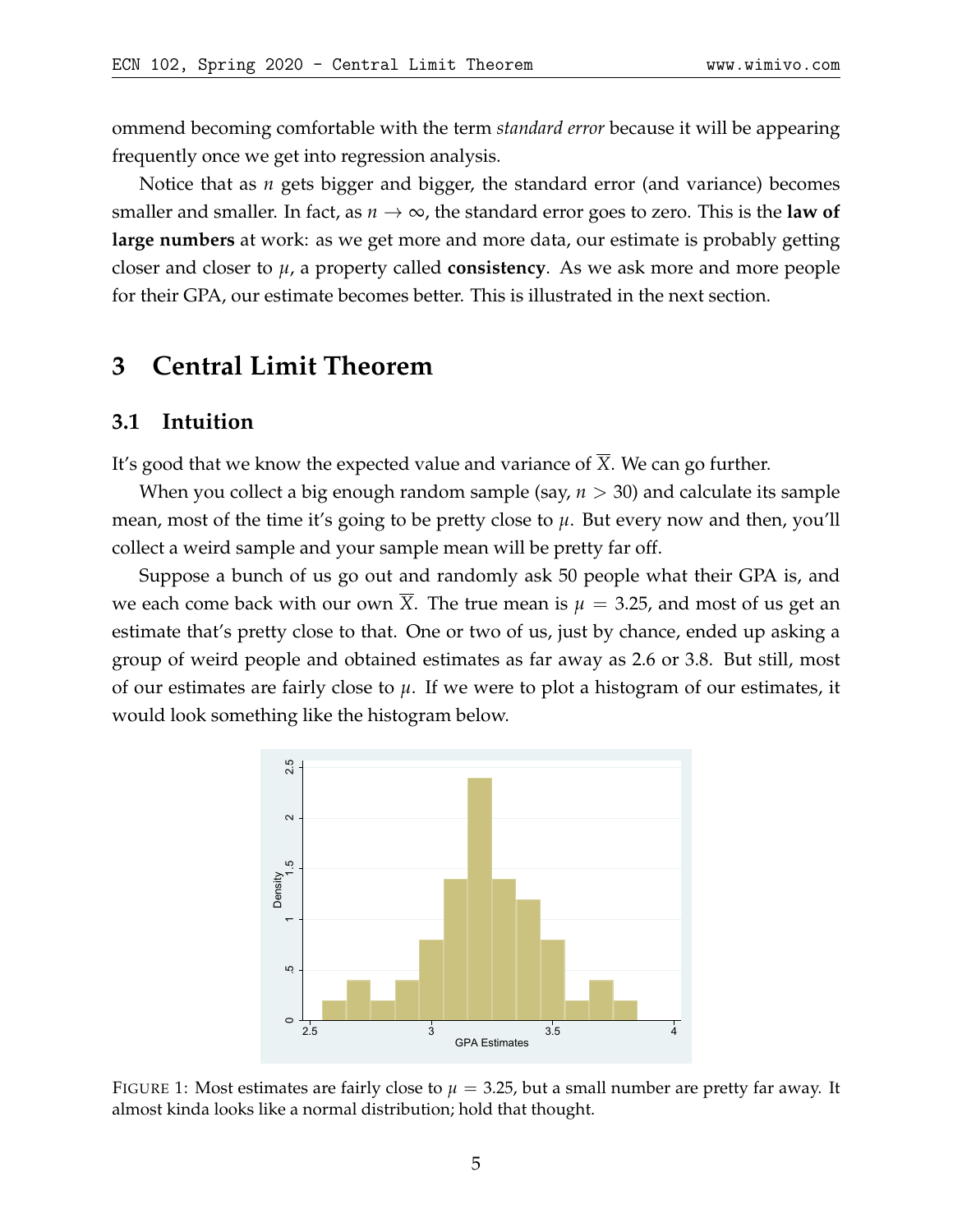This was just a thought experiment, though. In reality we only collect one sample, as large of a sample as we can, and calculate one *X*. So in practice, we could be anywhere on such a histogram *and we don't know where for sure.* We have no idea whether our sample is representative and our estimate is in the peak near  $\mu$ , or whether our sample is weird and our estimate is in a tail far from *µ*. The person who estimated the average GPA as 2.6 had no idea how bad their estimate was until they looked at the histogram of other estimates; in reality, we don't have the other estimates to compare ours to.

Note that if instead we each ask  $n = 500$  people what their GPA is, then we'll get a histogram that looks more like the green one below. In this case, we might not be so worried about whether our estimate is a bad one or not. That's why large sample sizes are nice.



FIGURE 2: The estimates with a larger sample size (in green) are a lot more closely concentrated around  $\mu=$  3.25. This is the law of large numbers at work: you seeing the standard error  $\sigma/\sqrt{n}$  get smaller as *n* gets bigger. As  $n \to \infty$ , only the bar exactly at  $\mu$  remains: the estimator is consistent.

### **3.2 Standardization**

Good, great, grand, wonderful. A practical issue is that every time we want to estimate something, we'll probably be estimating something with a different mean and a different variance. Estimating average GPA and estimating average student debt will have different means and different standard deviations and therefore different-looking estimate histograms. That's why we will *standardize* the procedure.

Forget about estimates for a second. Suppose arbitrary random variable *X* has mean *μ* and standard deviation *σ*. Taking  $X - μ$  will shift the entire distribution so that it is centered at zero. And then dividing by  $\sigma$  will re-shape the distribution so that it has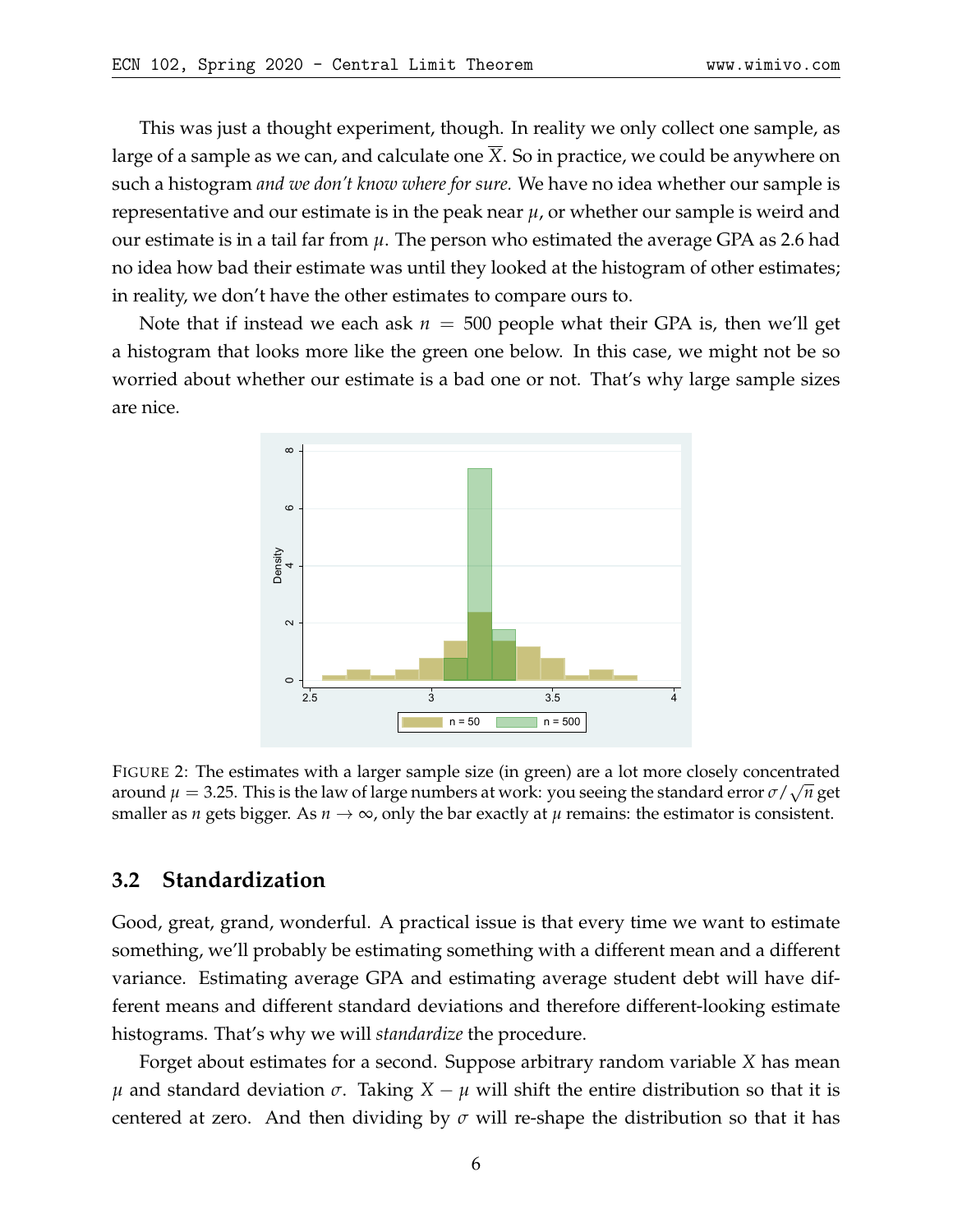variance of one. In other words, the **standardization** of random variable *X*, here denoted by random variable *Z*, is given by

$$
Z=\frac{X-\mu}{\sigma}\sim(0,1),
$$

where notation  $\sim$  (0, 1) reads as "is distributed with mean 0 and variance 1."

We can do this with *X* as well. It has mean *µ* and standard deviation *σ*/ √ *n*, so

$$
Z \equiv \frac{\overline{X} - \mu}{\sigma / \sqrt{n}} \sim (0, 1). \tag{5}
$$

But we can get more specific. The previous histograms for  $\overline{X}$  looked normally distributed. To that end, we can say the following:

(A) If  $\sigma$  is known and 30  $< n < \infty$ , then it is approximately true that

$$
Z \equiv \frac{\overline{X} - \mu}{\sigma / \sqrt{n}} \sim \mathcal{N}(0, 1) ,
$$

where  $\mathcal{N}(0, 1)$  is the **standard normal distribution**.

- (B) If  $\sigma$  is known and the underlying distribution is normal, then  $Z \sim \mathcal{N}(0, 1)$  exactly, even for small *n*.
- (C) If *n*  $\rightarrow \infty$ , then *Z* ∼  $\mathcal{N}(0, 1)$  exactly, regardless of the underlying distribution.

In this context, *Z* is called the Z**-statistic**. Proposition (C) is the **central limit theorem**.

#### **3.3 Unknown Variance**

Again, this is all nice and everything, but we've been making a not-so-innocuous assumption throughout. When we standardized  $\overline{X}$ , we did so as if we knew what the population standard deviation  $\sigma$  was. In practice, we won't know what  $\sigma$  is and we have to use an estimate instead. The sample estimate for  $\sigma$  is given by the random variable

$$
S \equiv \sqrt{\frac{1}{n-1} \sum_{i=1}^{n} (X_i - \overline{X})^2}.
$$
 (6)

Now we standardize *X* using the sample standard error *S*/ √  $\overline{n}$  to obtain the  $\boldsymbol{T}$ **-statistic**,

$$
T \equiv \frac{\overline{X} - \mu}{S / \sqrt{n}} \sim T(n - 1),\tag{7}
$$